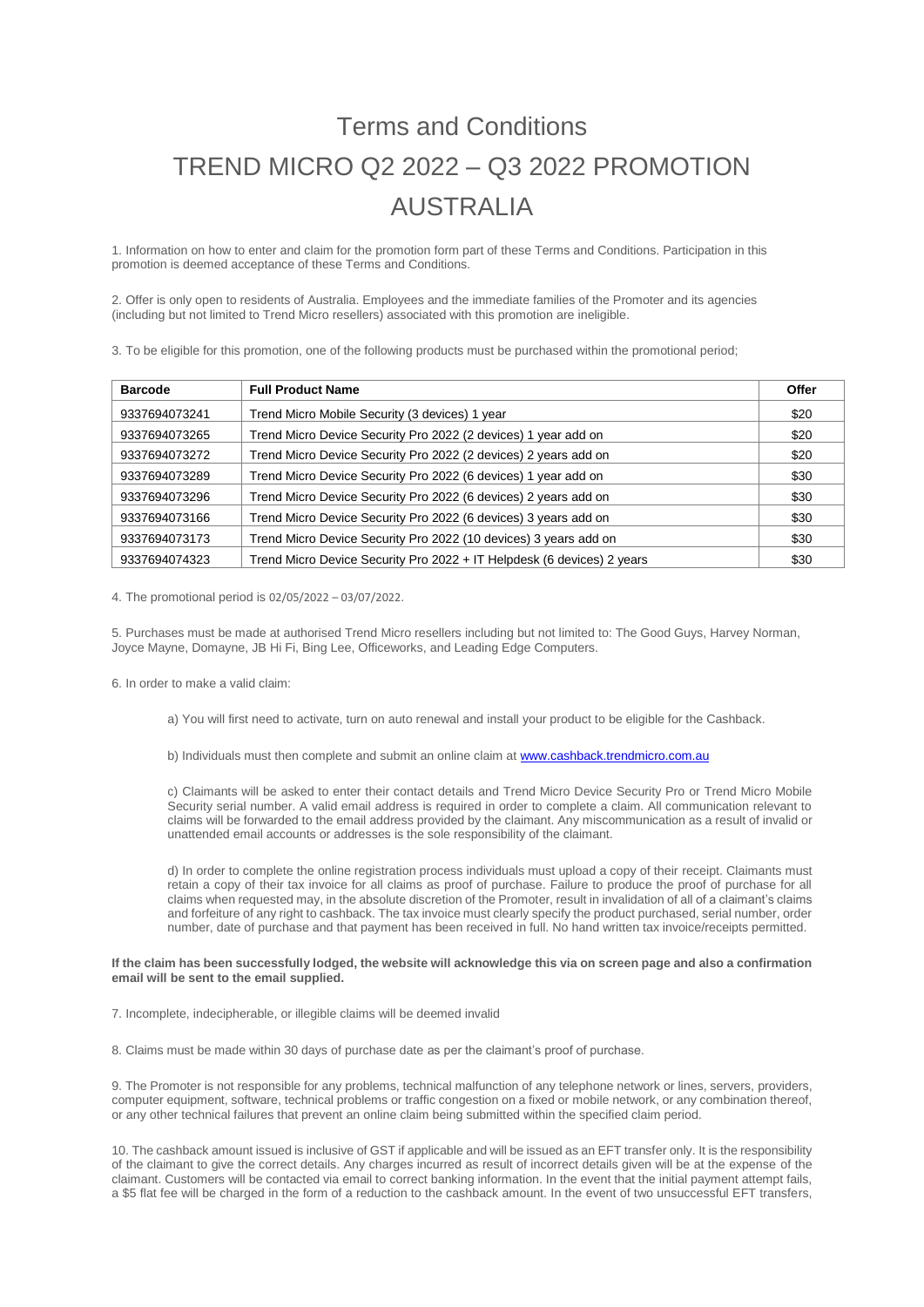or if no response is received to email communications within the specified time period, the claim will be deemed invalid and forfeited.

11. EFT cashback payments will be made within 28 working days of the claim being successfully received and validated. Payments are transacted into your nominated bank account only; there are no other payment methods used including cheque or credit card. Cashback will be issued in Australian Dollars (AUD).

12. Multiple purchases permitted, maximum 3 claims per claimant only.

13. The Promoter reserves the right, at any time, to verify the validity of claims (including contacting the place of purchase) and claimants (including a claimant's identity, age and place of residence) and to disqualify any claimant who submits a claim that is not in accordance with these Terms and Conditions or who tampers with the claim process. The Promoter also reserves the right to ask for the cashback to be returned if the product is returned. Failure by the Promoter to enforce any of its rights at any stage does not constitute a waiver of those rights. The claimant agrees that if they have obtained the cashback, they will pay back the Promoter the value of the cashback or return the hard drive to the promoter if they subsequently return the product to the place of purchase and seek a refund under any returns policy that the relevant reseller may have.

14. If this promotion is interfered with in any way or is not capable of being conducted as reasonably anticipated due to any reason beyond the reasonable control of the Promoter, the Promoter reserves the right, in its sole discretion, to the fullest extent permitted by law (a) to disqualify any claimant; or (b) subject to any written directions from a regulatory authority, to modify, suspend, terminate or cancel the promotion, as appropriate.

15. Claimants must retain a copy of their tax invoice for all claims as proof of purchase. Failure to produce the proof of purchase for all claims when requested may, in the absolute discretion of the Promoter, result in invalidation of ALL of a claimant's claims and forfeiture of any right to the cashback. The tax invoice must clearly specify the store of purchase, date, tax invoice number, and that payment has been received in full. No hand written tax invoice/receipts permitted.

16. If there is a dispute as to the identity of a claimant, the Promoter reserves the right, in its sole discretion, to determine the identity of the claimant.

17. The Promoter's decision is final and no correspondence will be entered into.

18. The promoter is not liable for errors in advertising and/or marketing materials, or verbal or written communication from retailers, resellers and distributors that represent any information about the promotion outside of these terms and conditions.

19. The Promoter collects personal information in order to conduct the Promotion. If the claimant un-checks the appropriate box on the online claim form, the Promoter may, for an indefinite period unless otherwise advised, use the information for promotional, marketing and publicity purposes including sending electronic messages or telephoning the eligible consumer. Claimants should direct any requests to access, update or correct information to the Promoter. All claims become the property of the Promoter. To view our privacy policy claimants can go to[: https://www.trendmicro.com/en\\_au/about/trust-center/privacy/notice.html](https://www.trendmicro.com/en_au/about/trust-center/privacy/notice.html)

20. If the claimant is under the age of 18 years, the cashback will be awarded to the claimant's nominated parent or guardian.

21. The Promoter accepts no responsibility for any tax implications that may arise from this promotion. Independent financial advice should be sought by the claimant.

22. Except for any liability that cannot be excluded by law, the Promoter (including its officers, employees and agents) excludes all liability (including negligence), for any personal injury; or any loss or damage (including loss of property); whether direct, indirect, special or consequential, arising in any way out of the Promotion, including, but not limited to, where arising out of the following:

- a. any technical difficulties or equipment malfunction (whether or not under the Promoter's control);
- b. any theft, unauthorised access or third party interference;<br>c. any claim or offer that is late, lost, altered, damaged or mi
- any claim or offer that is late, lost, altered, damaged or misdirected (whether or not after their receipt by the Promoter) due to any reason beyond the reasonable control of the Promoter;
- d. any variation in the offer value to that stated in these Terms and Conditions; or
- participation in the offer.

**Without limitation to the foregoing, the maximum liability of the Promoter in respect of any claim made by the claimant or on the claimant's behalf is limited to the cashback amount specified in clause 3 for each registered product of the claimant.**

23. Any cost associated with accessing the promotional website is the eligible consumer's responsibility and is dependent on the Internet service provider used.

24. Claims are not transferable, assignable or exchangeable for other goods or services.

25. Claims cannot be made on back orders.